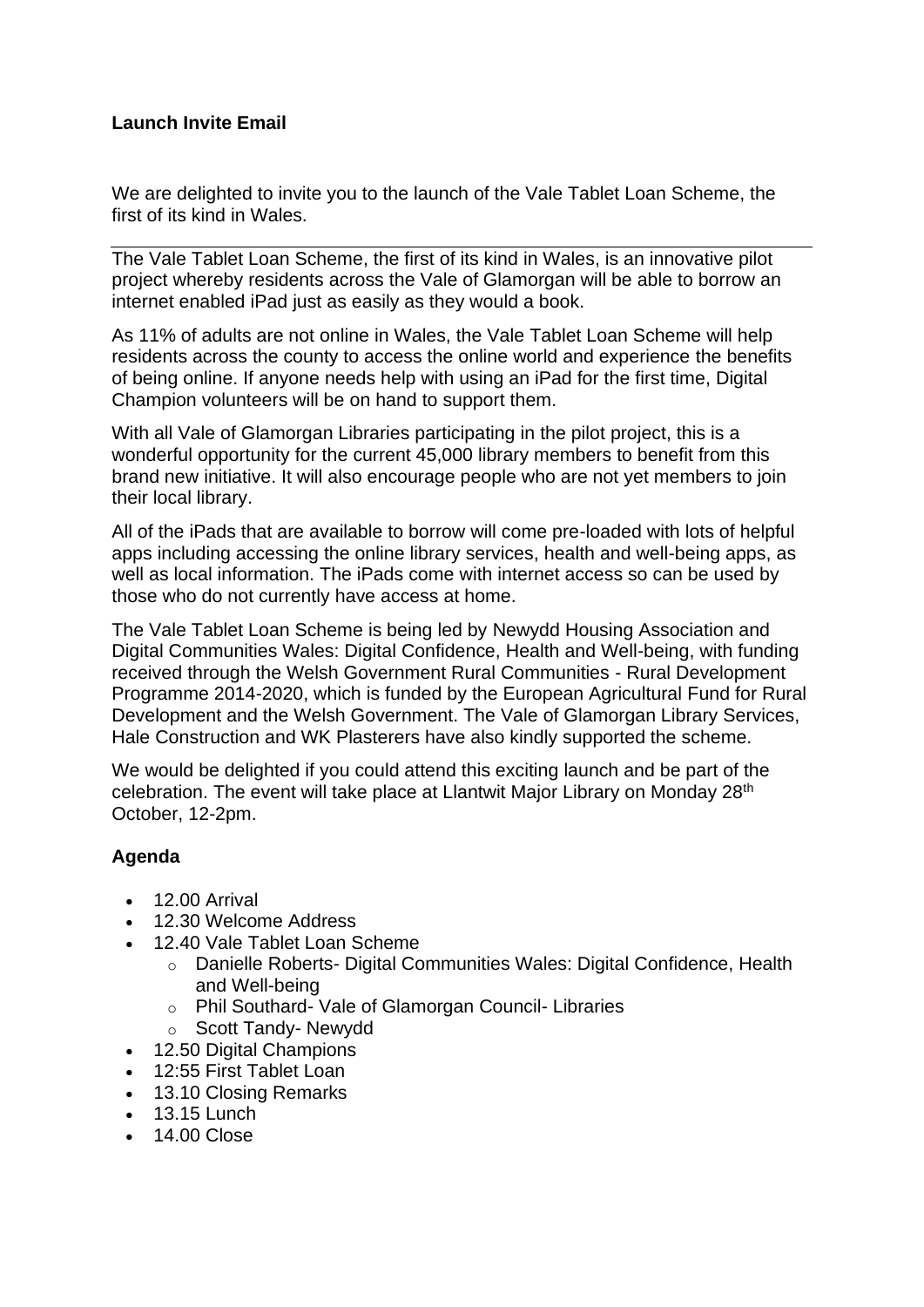#### **Launch Event Information- Eventbrite Content**

The Vale Tablet Loan Scheme, the first of its kind in Wales, is an innovative pilot project whereby residents across the Vale will be able to borrow an internet enabled iPad just as easily as they would a book.

As 11% of adults are not online in Wales, the Vale Tablet Loan Scheme will help residents across the county to access the online world and experience the benefits of being online. If they need help with using an iPad for the first time digital champion volunteers will be on hand to support them.

With all Vale of Glamorgan Libraries participating in the pilot project this is a wonderful opportunity for the current 45,000 library members to benefit from this brand new initiative. This is a fantastic opportunity for those who are not yet members to join their local library.

All the iPads available to borrow will come pre-loaded with lots of helpful apps including accessing the online library services, health and well-being apps as well as local information. The iPads come with internet access so can be used by those who do not current have access at home.

The Vale Tablet Loan Scheme is being led by Newydd Housing Association and Digital Communities Wales with funding received through the Welsh Government Rural Communities - Rural Development Programme 2014-2020, which is funded by the European Agricultural Fund for Rural Development and the Welsh Government. The Vale of Glamorgan Library Services, Hale Construction and WK Plasterers have also kindly supported the scheme.

\_\_\_\_\_\_\_\_\_\_\_\_\_\_\_\_\_\_\_\_\_\_\_\_\_\_\_\_\_\_\_\_\_\_\_\_\_\_\_\_\_\_\_\_\_\_\_\_\_\_\_\_\_\_\_\_\_\_\_\_\_\_\_\_\_\_\_\_\_\_\_\_\_\_\_

We would be delighted if you could attend this exciting launch and be part of the celebration!

Refreshments and a buffet lunch will be provided.

Looking forward to seeing you there.

#### Agenda

- $\cdot$  12.00 Arrival
- 12.30 Welcome Address
- 12.40 Vale Tablet Loan Scheme
- 12.50 Digital Champions
- 12:55 First iPad Loan
- 13.10 Closing Remarks
- 13.15 Lunch
- 14.00 Close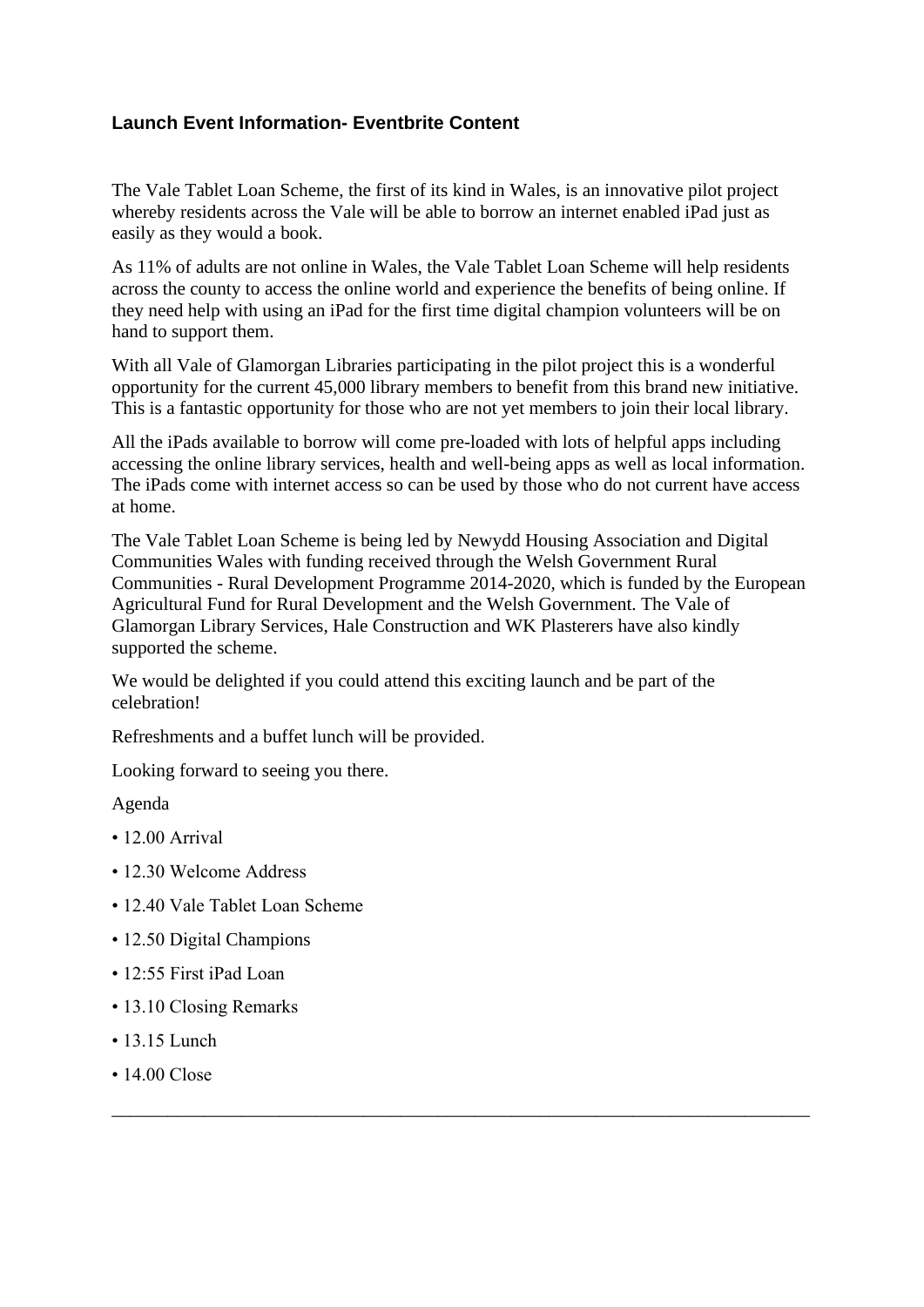Prosiect peilot arloesol yw Cynllun Benthyca Llechen y Fro, a'r cyntaf o'i fath yng Nghymru, lle y bydd trigolion Bro Morgannwg yn gallu benthyg iPad sydd wedi'i gysylltu â'r rhyngrwyd yr un mor hawdd â benthyg llyfr.

Gan nad yw 11% o oedolion yng Nghymru ar-lein, bydd Cynllun Benthyca Llechen y Fro yn helpu trigolion y sir i gael mynediad i'r byd ar-lein a phrofi'r manteision o fod ar-lein. Os bydd angen cymorth ar unrhyw un i ddefnyddio iPad am y tro cyntaf, yna bydd gwirfoddolwyr Hyrwyddwyr Digidol wrth law i'w helpu.

Gyda holl Lyfrgelloedd Bro Morgannwg yn cymryd rhan yn y prosiect peilot hwn, mae'n gyfle gwych i'r 45,000 o bobl sy'n aelodau o lyfrgell ar hyn o bryd i elwa o'r fenter newydd sbon hon. Bydd hefyd yn annog pobl nad ydynt yn aelodau eto i ymuno â'u llyfrgell leol.

Bydd nifer o apiau defnyddiol wedi'u llwytho'n barod ar bob iPad sydd ar gael i'w benthyg, gan gynnwys defnyddio gwasanaethau ar-lein y llyfrgell, apiau iechyd a llesiant, yn ogystal â gwybodaeth leol. Bydd mynediad i'r rhyngrwyd ar y llechenni ac felly gellir eu defnyddio gan y rhai hynny nad oes ganddynt fynediad i'r rhyngrwyd yn eu cartref ar hyn o bryd.

Caiff Cynllun Benthyca Llechen y Fro ei arwain gan Gymdeithas Tai Newydd a Chymunedau Digidol Cymru: Hyder Digidol, Iechyd a Llesiant, gyda chyllid gan Raglen Datblygu Gwledig Cymunedau Gwledig Llywodraeth Cymru 2014-2020, a ariennir gan Gronfa Amaethyddol Ewrop ar gyfer Datblygu Gwledig a Llywodraeth Cymru. Mae Gwasanaethau Llyfrgell Bro Morgannwg, Hale Construction a WK Plasterers hefyd wedi cefnogi'r cynllun.

Byddem wrth ein bodd pe gallech ddod i'r lansiad cyffrous hwn a bod yn rhan o'r dathlu.

Darperir lluniaeth a chinio bwffe.

Edrychwn ymlaen at eich gweld yno.

#### Agenda

- 12.00 Cyrraedd
- 12.30 Gair o Groeso
- 12.40 Cynllun Benthyca Llechen y Fro
- 12.50 Hyrwyddwyr Digidol
- 12:55 Benthyciad Cyntaf gyda rhywun a llyfrgellydd
- 13.10 Sylwadau i Gloi
- 13.15 Cinio
- 14.00 Gorffen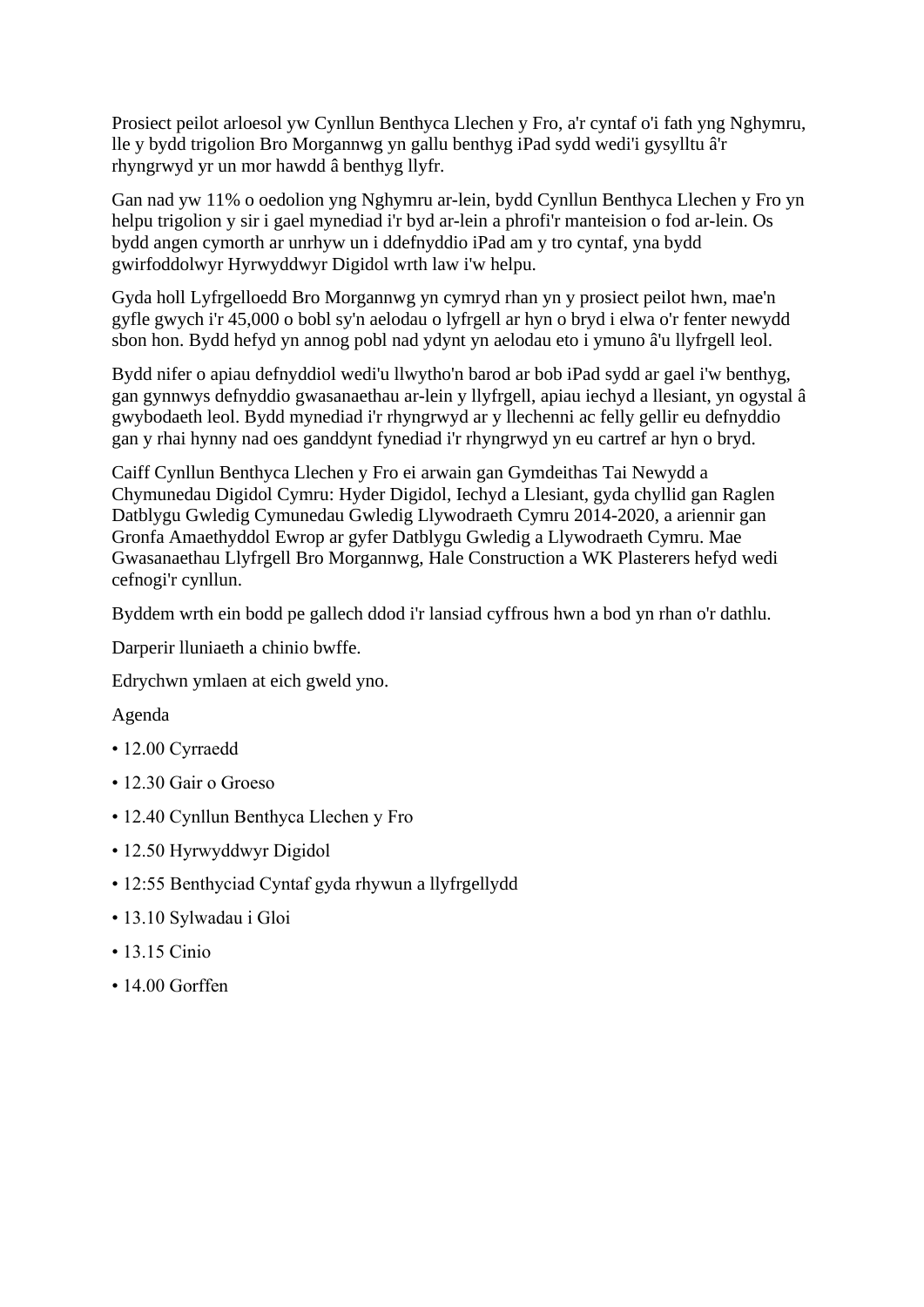#### **Press Release**

#### **The Vale to pilot Wales's first library tablet loan scheme**

The Vale of Glamorgan Library Services is launching Wales's first tablet loan scheme for its members across the county on Monday 28<sup>th</sup> October in Llantwit Major Library

The scheme is an innovative project whereby residents across the Vale of Glamorgan will be able to borrow an internet enabled iPad just as easily as they would a book.

As 11% of adults are not online in Wales, the Vale Tablet Loan Scheme will help residents across the county to access the online world and experience the benefits of being online. If anyone needs help with using an iPad for the first time, Digital Champion volunteers will be on hand to support them.

With all Vale of Glamorgan Libraries participating in the project, this is a wonderful opportunity for the current 45,000 library members to benefit from this brand new scheme. It will also encourage people who are not yet members to join their local library.

All of the iPads that are available to borrow will come pre-loaded with lots of helpful apps including accessing the online library services, health and well-being apps, as well as local information. The iPads come with internet access so can be used by those who do not currently have access at home.

Cllr Lis Burnett, Deputy Leader and Cabinet Member for Education and Regeneration said, "Many people across the Vale of Glamorgan do not have regular access to the internet and as a result find themselves excluded from a wealth of resources and essential services. This innovative project supports library members to loan iPads as easily as they can borrow books. We hope that the project will help those who need access to the internet and technology the most."

**FND** 

For press related enquiries, please contact:

Scott Tandy

Community Regeneration Officer, Newydd Housing Association

Email: [scott.tandy@newydd.co.uk](mailto:scott.tandy@newydd.co.uk)

Telephone: 07584 501 216

#### A bit from us for 'Notes to editors':

The tablet loan scheme program is being led by Newydd Housing Association and Digital Communities Wales: Digital Confidence, Health and Well-being with funding received through the Welsh Government Rural Communities - Rural Development Programme 2014-2020, which is funded by the European Agricultural Fund for Rural Development and the Welsh Government. The Vale of Glamorgan Council, Newydd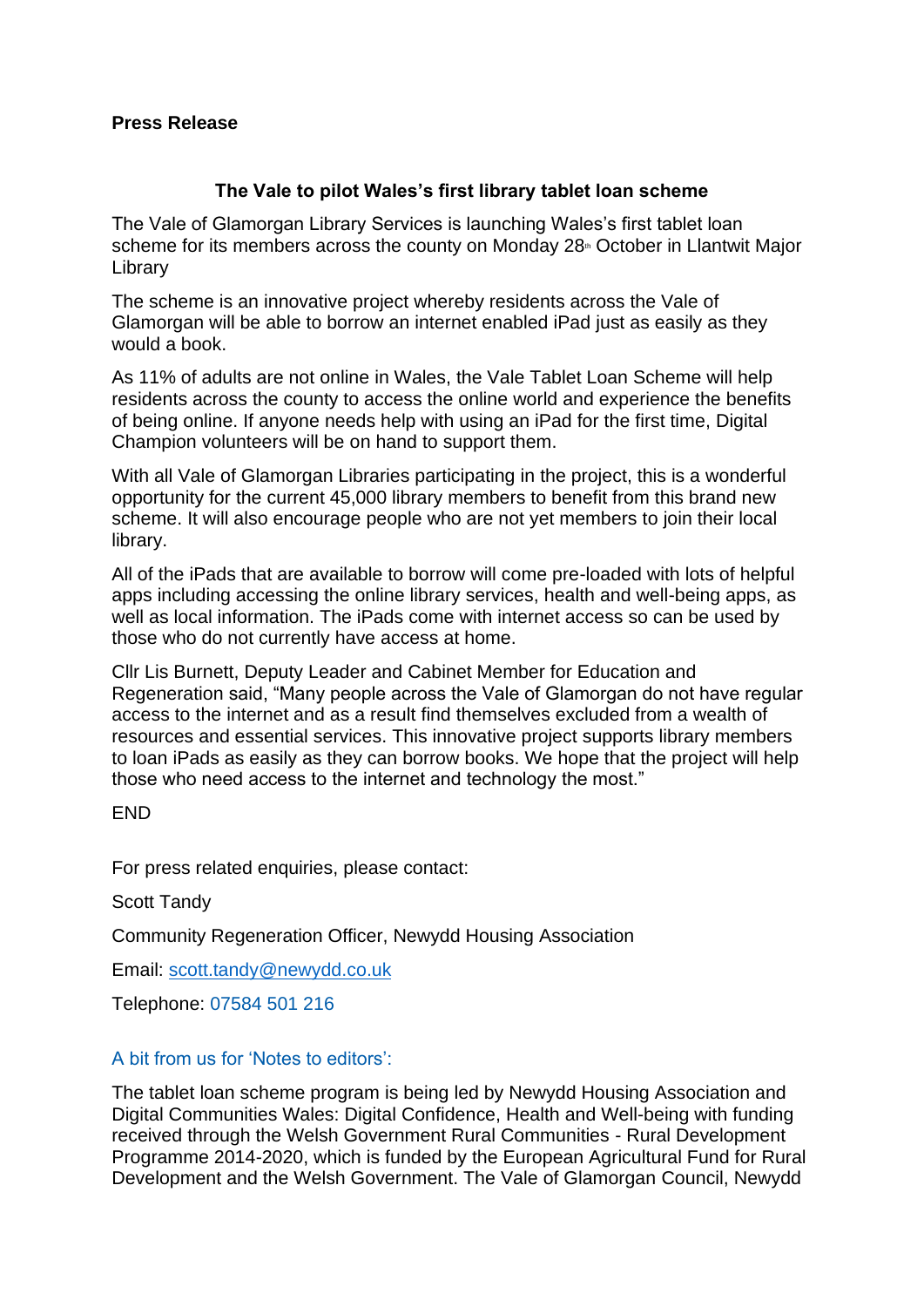Housing Association, Hale Construction and WK Plasterers have also kindly support the scheme. Digital Communities Wales – Digital Confidence, Health and Well-being is a Welsh Government project, which is delivered by the Wales Co-operative Centre. The project works across the whole of Wales with any organisation supporting people who would benefit from getting online. For more information, please go to<https://www.digitalcommunities.gov.wales/>

11% of adults are not online in Wales is the figure from the National Survey of Wales 2018/19.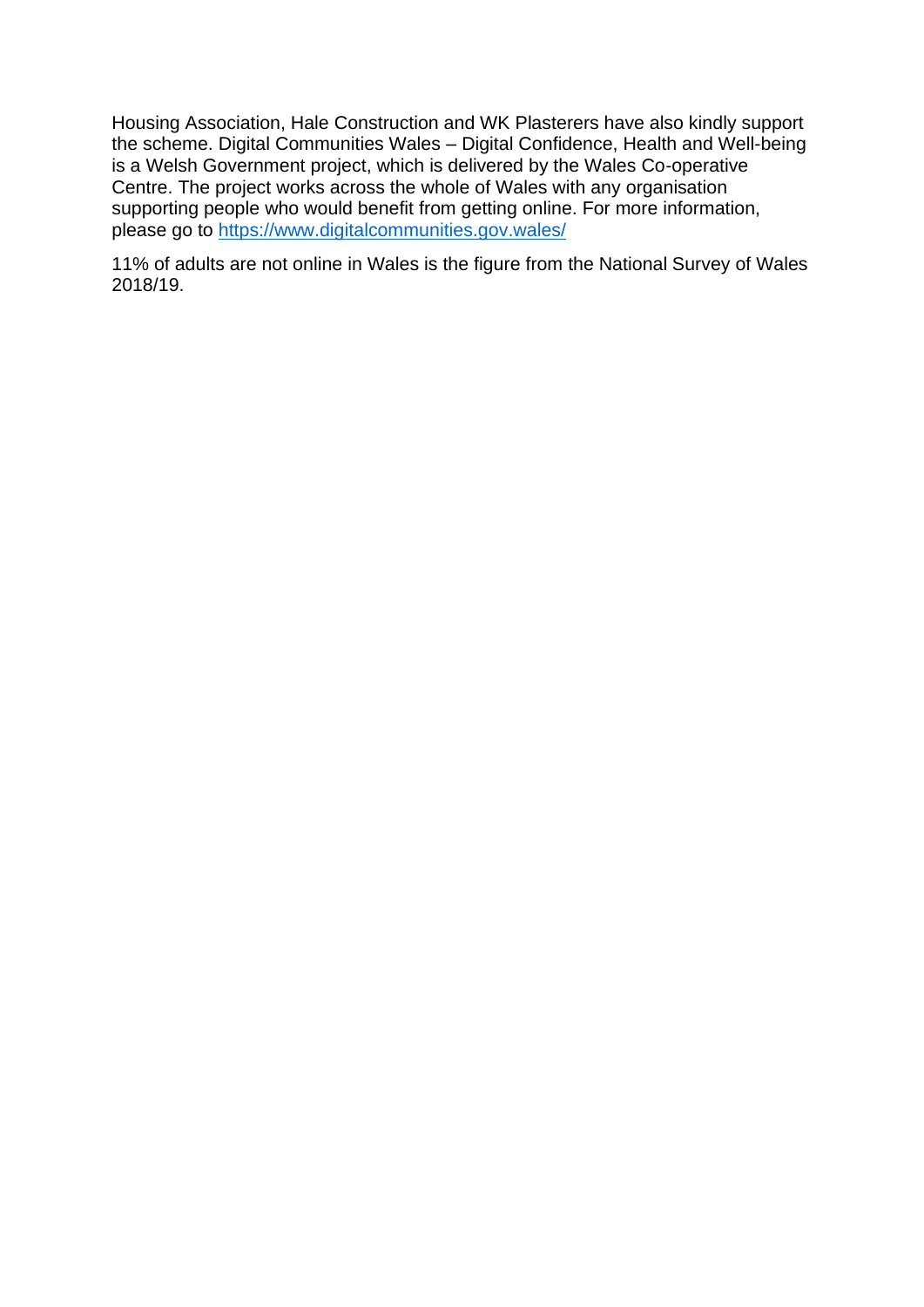**Marketing Material**

**-Launch Poster**

## **THE VALE TABLET LOAN SCHEME LAUNCH**

**MONDAY 28TH OCTOBER** 

**LLANTWIT MAJOR LIBRARY** 

 $12PM - 2PM$ 

**FREE BUFFET LUNCH** 



Visit the library and borrow an iPad like you would a book!